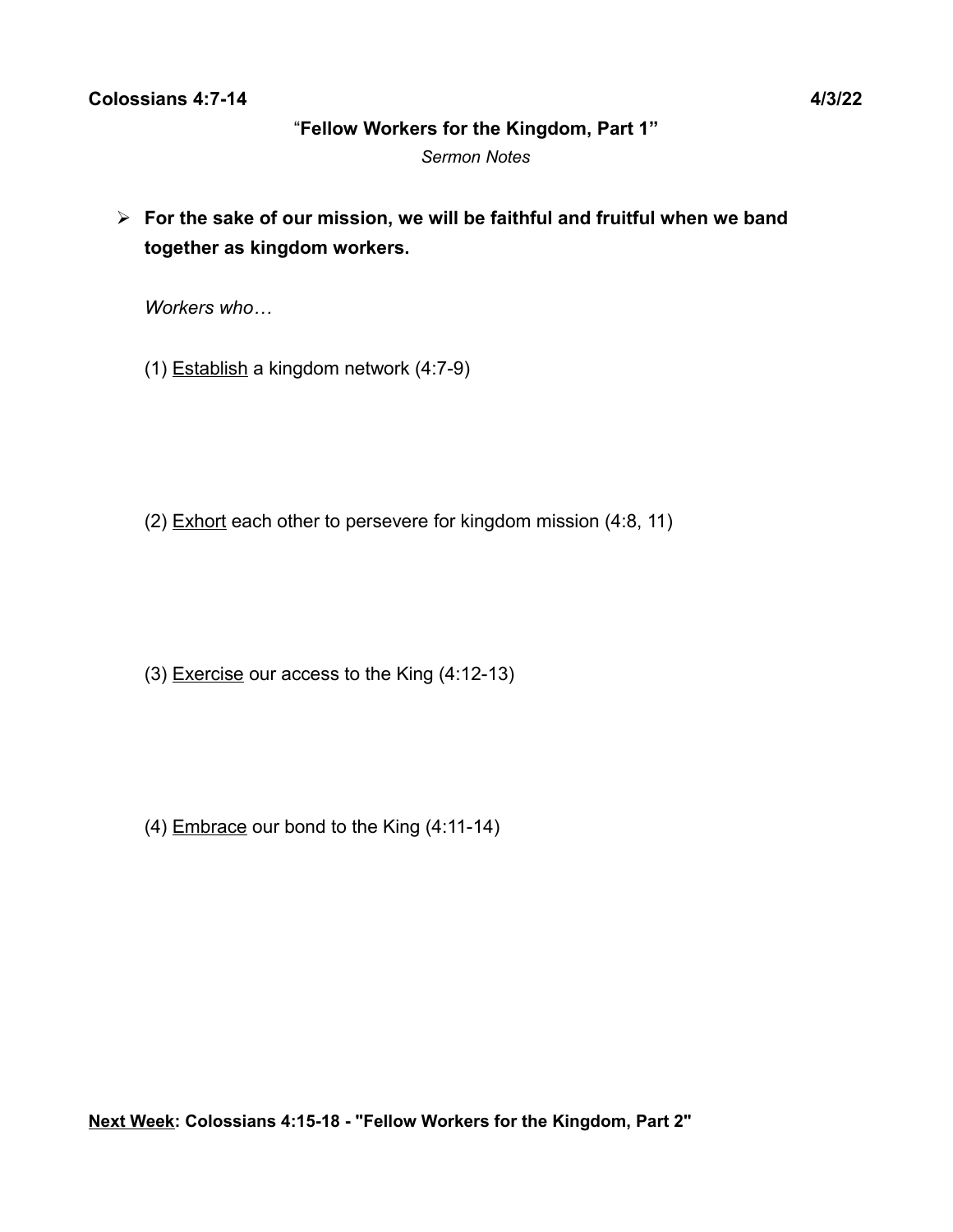# **MEFC Community Group Study Guide**

For the Week of April  $3^{rd}$  -  $9^{th}$ 

### **Introduction: For reflection**

*Think about brothers and sisters in Christ whom you have had partnerships with, as you've been a part of churches or a network of Christians in your community, or even across the globe. How has being a part of a community of disciples helped you to be a disciple of Jesus? To make disciples of others?*

# **Context**

*Paul mentions 8 fellow workers. Study the following passages to learn about these 8 men from elsewhere in the Bible:*

- *1. Tychichus see Acts 20:4; Eph 6:21-22; Titus 3:12; 2 Tim 4:12*
- *2. Onesimus see Philemon*
- *3. Aristarchus see Acts 19:29; 20:4; 27:2; Phm 24*
- *4. Mark see Acts 12:12, 25; 13:5,6,8,13; 15:37-39; Phm 24; 2 Tim 4:11; 1 Pet 5:13*
- *5. Jesus, called Justus only found here in Col 4:11*
- *6. Epaphras see Col 1:7; Phm 23*
- *7. Luke see Phm 24; 2 Tim 4:11; see "we" passages in Acts, from 16:10 and on*
- *8. Demas see Phm 24; 2 Tim 4:10*

# **Observation and Meaning**

*What commendations does Paul give for the two men who bear news about his imprisonment?*

*Why do the Colossians need to be encouraged by Tychicus? (Hint: consider the concerns addressed by Paul earlier in the letter)*

*Given Paul's letter to Philemon, what kind of homecoming reception awaits Onesimus in Colossae?*

*How did Epaphras share the same ministry heart as Paul (consider Col 1:3-8 and 1:27-2:4)?*

*Paul banded together with others. What descriptors characterized this "band of brothers"?*